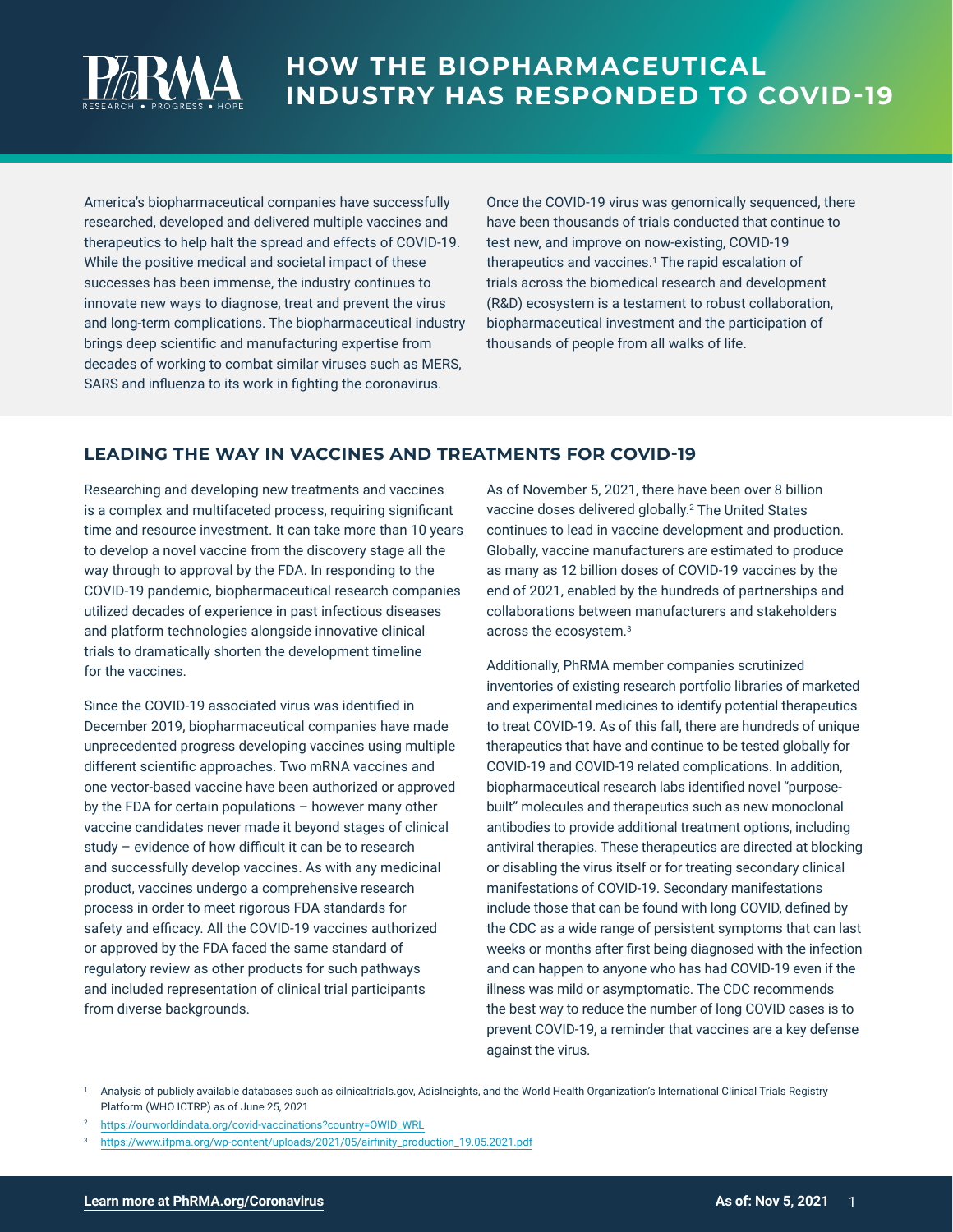

#### **Two types of treatments that target the SARS-CoV-2 virus:**

- Monoclonal antibodies (mAb) are synthetic versions of the body's antibodies produced in a laboratory and designed to restore, mimic, or enhance immune system functions. They help by slowing the spread of the virus within the body, which is achieved by blocking the ability of the virus to enter cells, and by reducing potentially harmful inflammation as a result of the infection. As of September 2021, four monoclonal antibodies have been authorized for emergency use by the FDA for the treatment of certain patients with COVID-19, and clinical trials continue for additional monoclonal antibody products.
- Antivirals are molecules specifically created to target the virus directly, disrupting or stopping its ability to replicate and spread. Thus far, the FDA has approved one antiviral for use in certain patients 12 years of age and older requiring hospitalization for the treatment of COVID-19. Hundreds of clinical trials are currently investigating antivirals for COVID-19, including more than a dozen newly developed antivirals specifically designed to target the SARS-CoV-2 virus.

Treatments that are effective in fighting infection across variants – including antivirals and monoclonal antibodies – are a crucial tool to help aid recovery. By preventing the virus from replicating or clearing cells in which the virus

has already entered, effective treatments can help slow the spread of a person's infection, potentially reducing the length and severity of symptoms.

#### **TRACKING VARIANTS**

Viruses are constantly changing, which can lead to genetic variations (commonly referred to as variants or mutations) that may have different characteristics, both positive and negative. Importantly, not all variants are created equal. Some variants may spread more easily or cause more severe disease. Across the industry, companies are tracking variants using genomic surveillance to identify and decode changes in the virus, as well as conducting further clinical research to assess whether modifications or boosters are warranted to existing vaccines to address emerging variants.

## **MEDICINES AND VACCINES IN DEVELOPMENT FOR COVID-19**

Number of Unique Clinical Trials for Therapies and Vaccines in Development for COVID-19 by Type (as of November 5, 2021)